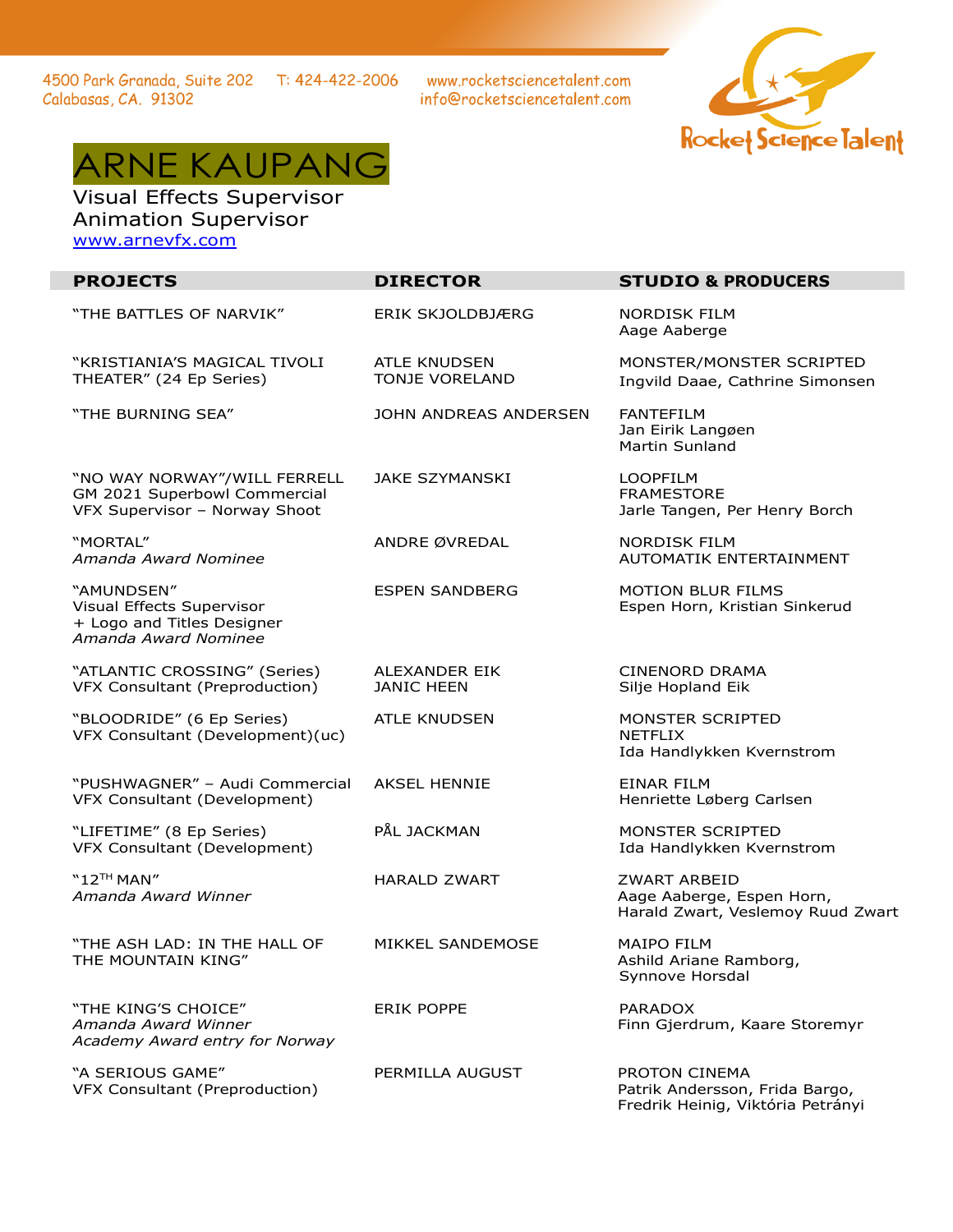#### -Continued- "THE LAST KING" Visual Effects Supervisor + Additional Matte Painter NILS GAUP PARADOX FILM 3 Finn Gjerdrum, Stein B. Kvae "PIRATES OF THE CARIBBEAN: DEAD MEN TELL NO TALES" 2<sup>nd</sup> VFX Super - Pre-Production(uc) JOACHIM RØNNING ESPEN SANDBERG WALT DISNEY PICTURES Jerry Bruckheimer "EVEREST" On-Set Visual Effects Supervisor BALTASAR KORMÀKUR WORKING TITLE UNIVERSAL PICTURES Tom Bevan, Liza Chasin, Eric Fellner, Brian Oliver "THE WAVE" Visual Effects Consultant ROAR UTHAUG FANTEFILM Jan Eirik Langøen, Martin Sunland "SPECTRAL" Proof of Concept Test JOACHIM RØNNING ESPEN SANDBERG LEGENDARY PICTURES Steve Molen "ELIAS: RESCUE TEAM ADVENTURES" Animation Consultant WILL ASHURST ANIMANDO "DOKTOR PROKTORS PROMPEPULVER" Visual Effects Supervisor ARILD FRÖHLICH MAIPO FILM Cornelia Boysen, Synnøve Hørsdal "RAGNAROK" Co-VFX Supervisor + Animation Supervisor *Amanda Award Winner* MIKKEL SANDEMOSE FANTEFILM/MAGNOLIA PICTURES Are Heidenstrom, Martin Sundland "KON-TIKI" Visual Effects Supervisor + Animation Supervisor *Amanda Award Winner* JOACHIM RØNNING ESPEN SANDBERG NORDISK FILM/NEOFILM THE WEINSTEIN COMPANY Aage Aaberge, Jeremy Thomas "PAUL" Animator (Double Negative) GREG MOTTOLA UNIVERSAL PICTURES Tim Bevan, Eric Fellner, Nira Park "KNERTEN" (a.k.a. Twigson) Character Animator ÅSLEIK ENGMARK PARADOX SPILLEFILM A/S QVISTEN ANIMATION Finn Gjerdrum, Stein B. Kvae "HELLBOY II: THE GOLDEN ARMY" Animator (Double Negative) GUILLERMO DEL TORO UNIVERSAL PICTURES Lawrence Gordon, Lloyd Levin, Mike Richardson "PHAGIA" (Short) Director, Editor, Graphics, Grading ARNE KAUPANG CATAPULT FILM "WORLD RECORD" (3D Short) Director, Writer, Animator ARNE KAUPANG ARNE KAUPANG DESIGN SEPTEMBER (Music Video) "Can't Get Over" VFX Supervisor ALEX HERRON JALLA FILM MARGARET BERGER (Music Video) ALEX HERRON SHOW SERVICE PRODUCTIONS

"Lifetime Guarantee" VFX Supervisor/3D artist  **Arne Kaupang**